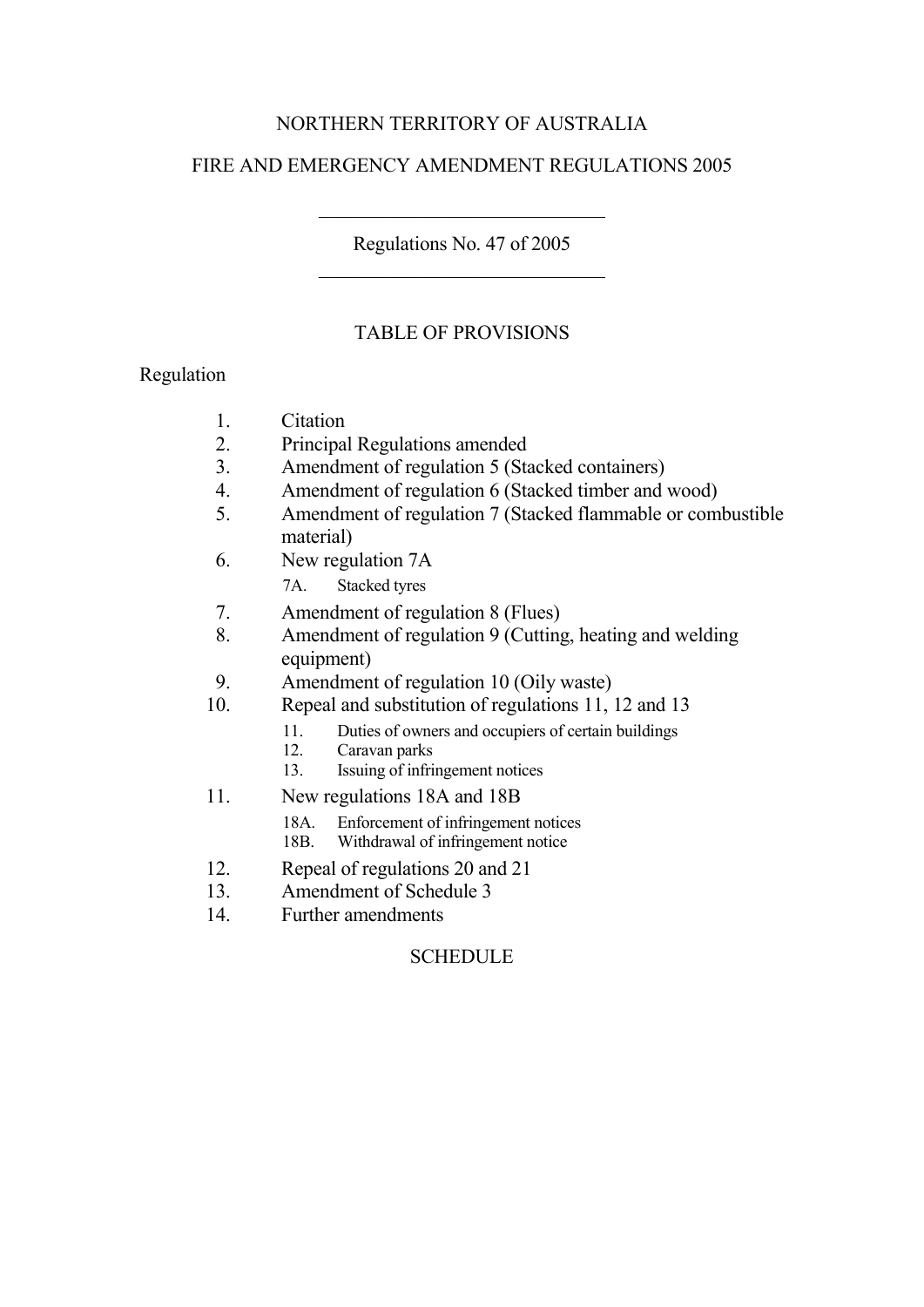

Regulations No. 47 of 2005\*  $\overline{\phantom{a}}$  , where  $\overline{\phantom{a}}$  , where  $\overline{\phantom{a}}$  , where  $\overline{\phantom{a}}$  , where  $\overline{\phantom{a}}$ 

# *Fire and Emergency Amendment Regulations 2005*

I, EDWARD JOSEPH EGAN, the Administrator of the Northern Territory of Australia, acting with the advice of the Executive Council, make the following regulations under the *Fire and Emergency Act*.

Dated 2 November 2005.

E. J. EGAN Administrator

By His Honour's Command

CLARE MARTIN Chief Minister acting for the Minister for Police, Fire and Emergency Services

 $\_$  , and the set of the set of the set of the set of the set of the set of the set of the set of the set of the set of the set of the set of the set of the set of the set of the set of the set of the set of the set of th

 $\overline{\phantom{a}}$  , where  $\overline{\phantom{a}}$  , where  $\overline{\phantom{a}}$  , where  $\overline{\phantom{a}}$  , where  $\overline{\phantom{a}}$ 

<sup>\*</sup> Notified in the *Northern Territory Government Gazette* on 9 November 2005.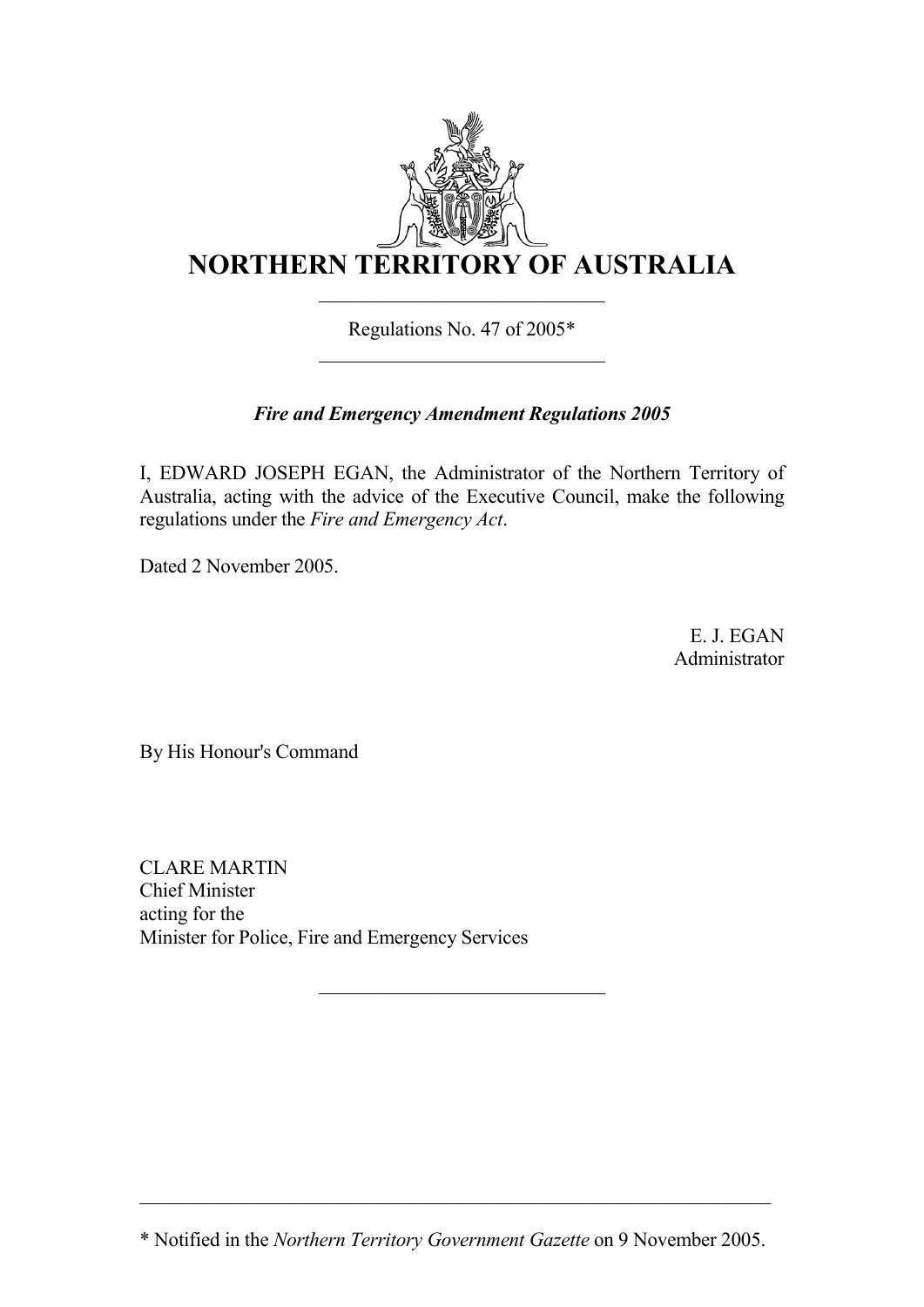### **1. Citation**

These Regulations may be cited as the *Fire and Emergency Amendment Regulations 2005*.

#### **2. Principal Regulations amended**

These Regulations amend the *Fire and Emergency Regulations*.

### **3. Amendment of regulation 5 (Stacked containers)**

Regulation 5, at the end  $-$ 

*insert*

Penalty: 100 penalty units.

### **4. Amendment of regulation 6 (Stacked timber and wood)**

Regulation 6, at the end  $-$ 

*insert*

Penalty: 100 penalty units.

### **5. Amendment of regulation 7 (Stacked flammable or combustible material)**

(1) Regulation  $7(b)(ii)$  –

*omit*

tops of each bay

*substitute*

top of the stack of material in each bay

(2) Regulation 7, at the end –

*insert*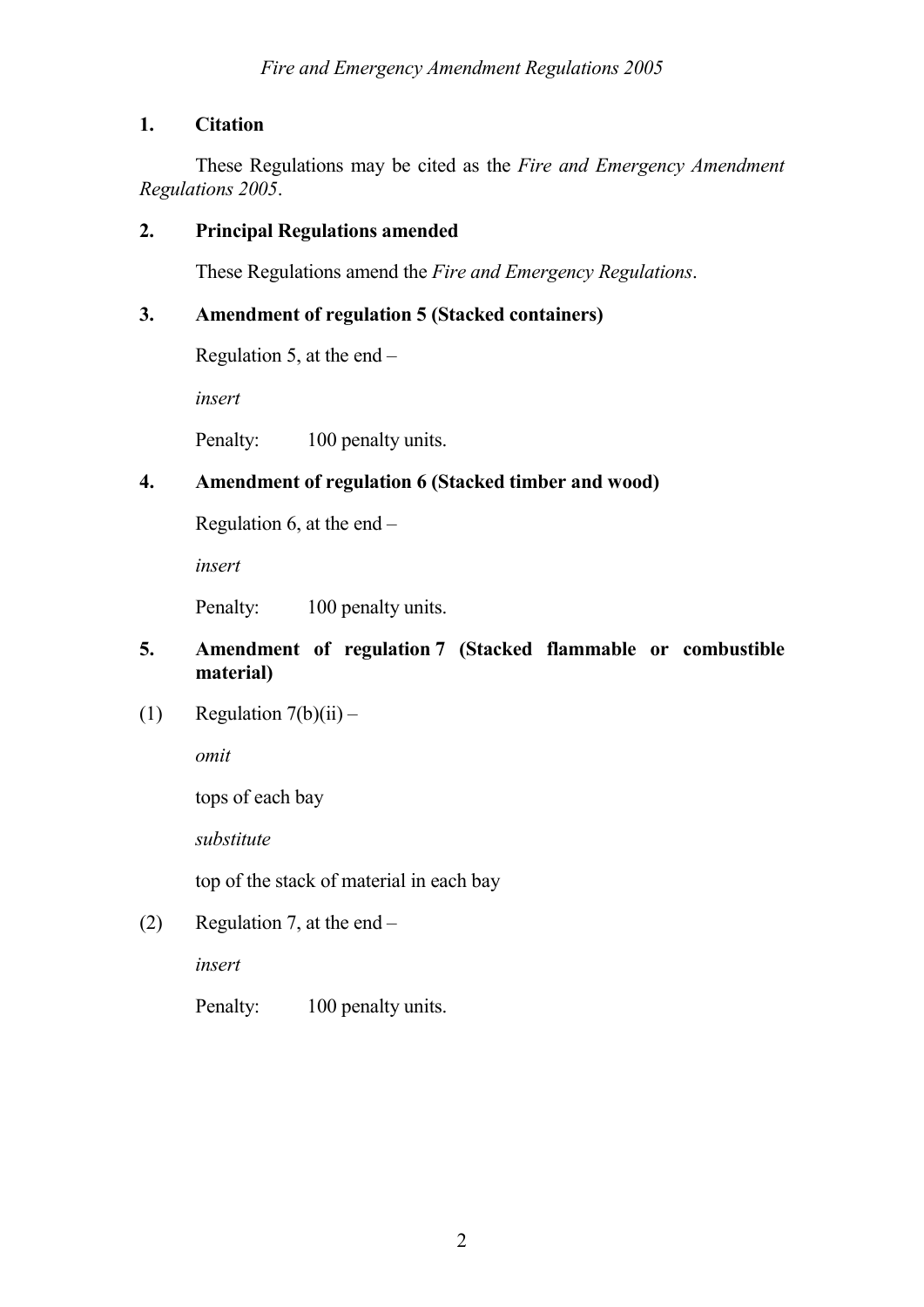### **6. New regulation 7A**

After regulation 7 –

*insert*

### **7A. Stacked tyres**

(1) The occupier of land in an emergency response area on which motor vehicle tyres (whether new or used) are stacked must ensure that –

- (a) the height of any stack does not exceed 3 metres;
- (b) the base layer of tyres in any stack does not exceed 45 metres in length and 5 metres in width; and
- (c) the slope of any side of any stack is not steeper than 1:1.

Penalty: 100 penalty units.

(2) The occupier must ensure that stacks are separated from each other, and from the boundary of the land –

- (a) by not less than 10 metres at any point; or
- (b) by walls that have a fire rating of not less than 4 hours.

Penalty: 100 penalty units.

- (3) The occupier must ensure that, if stacks are separated by walls  $-$
- (a) the walls exceed the height of the stacks by not less than 1.5 metres and protrude not less than 1.5 metres past the stack at either end;
- (b) the stacks are not grouped more than 2 stacks in either direction;
- (c) the aggregate width of the group does not exceed 10 metres;
- (d) the aggregate length of the group does not exceed 90 metres; and
- (e) a group of stacks is separated from any other flammable or combustible material (including any other group of stacks, any individual stacks and grass or weeds) by not less than 10 metres at any point.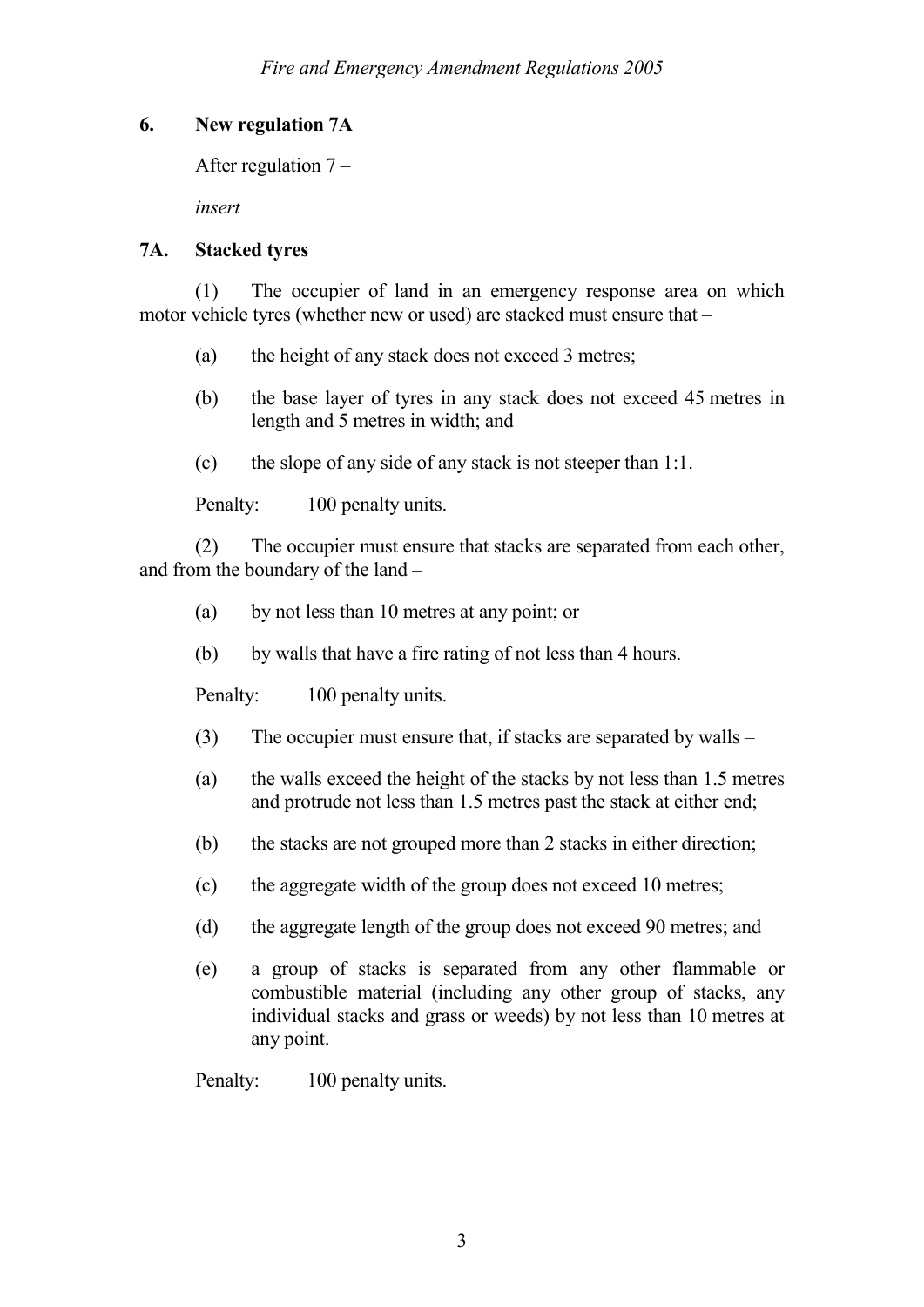# **7. Amendment of regulation 8 (Flues)**

(1) Regulation  $8(b)$  –

*omit*

regularly

*substitute*

at least twice annually

(2) Regulation  $8(c)$  –

*omit*

regularly

*substitute*

at least annually

(3) Regulation 8, at the end –

*insert*

Penalty: 100 penalty units.

# **8. Amendment of regulation 9 (Cutting, heating and welding equipment)**

(1) Regulation 9(1), at the end –

*insert*

Penalty: 100 penalty units.

(2) Regulation  $9(2)$  –

*omit*

properly extinguished and

(3) Regulation 9(2), at the end –

*insert*

and properly extinguished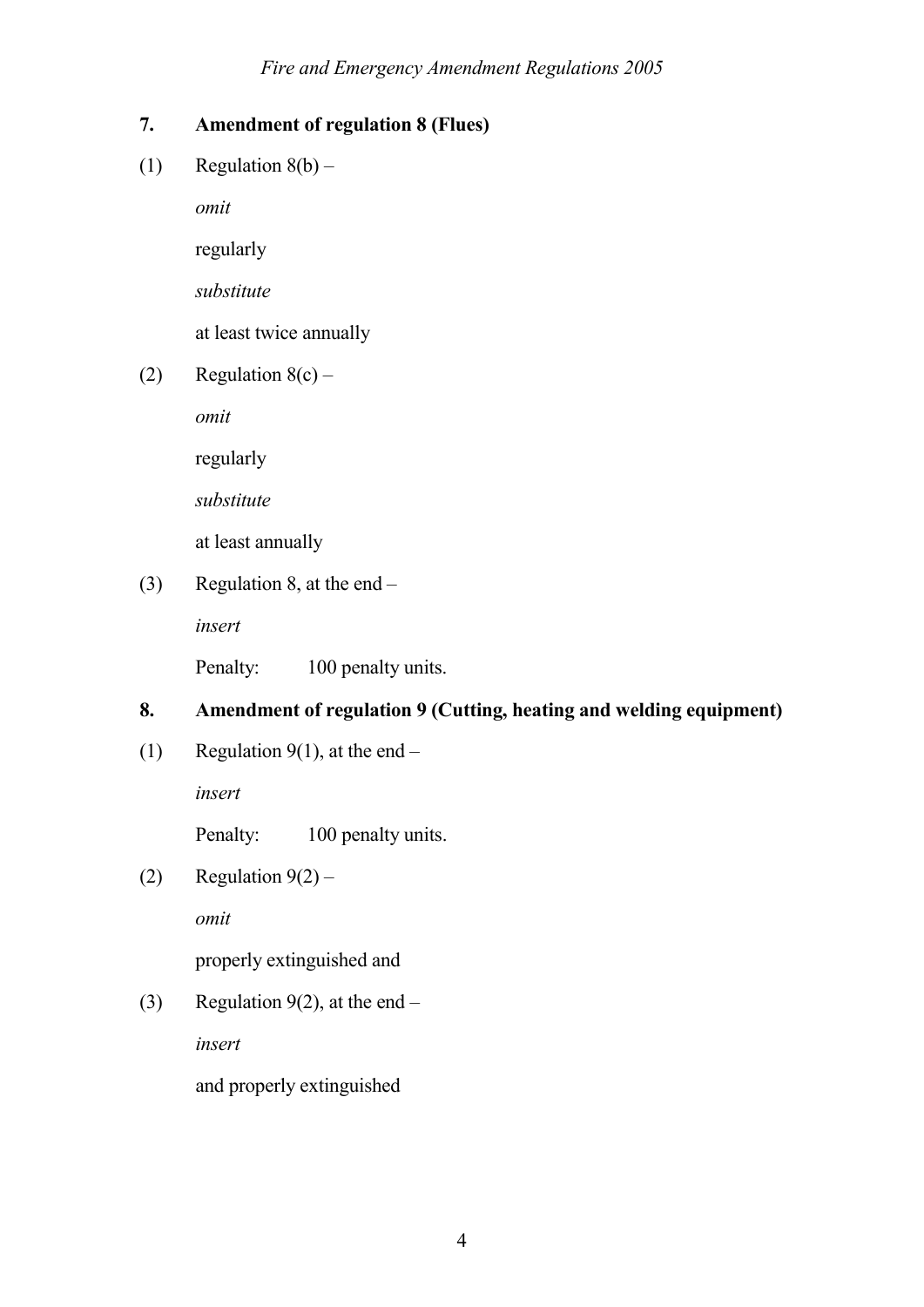(4) Regulation 9(2), at the end –

*insert*

Penalty: 100 penalty units.

### **9. Amendment of regulation 10 (Oily waste)**

Regulation 10, at the end –

*insert*

Penalty: 100 penalty units.

### **10. Repeal and substitution of regulations 11, 12 and 13**

Regulations 11, 12 and  $13 -$ 

*repeal, substitute*

### **11. Duties of owners and occupiers of certain buildings**

(1) The owner or occupier of a prescribed building in an emergency response area must ensure that all persons who work in the building are, not later than 30 days after commencing work in the building and thereafter at intervals not longer than 12 months while they continue to work in the building, given instruction on measures for the protection of persons in the building from fire and other fire related emergencies.

- (2) The instruction must include information relating to  $-$
- (a) the means of access to and escape from the building;
- (b) the location of fire-fighting equipment available in the building and the method of use of the equipment;
- (c) the location of warning apparatus in the building and the method of use of the apparatus; and
- (d) for persons nominated as fire wardens for areas of the building  $-$ 
	- (i) conducting other persons to the means of escape referred to in paragraph (a) or a place of safety; and
	- (ii) the methods of accounting for persons and reporting to the person for the time being in charge of the building or the Director.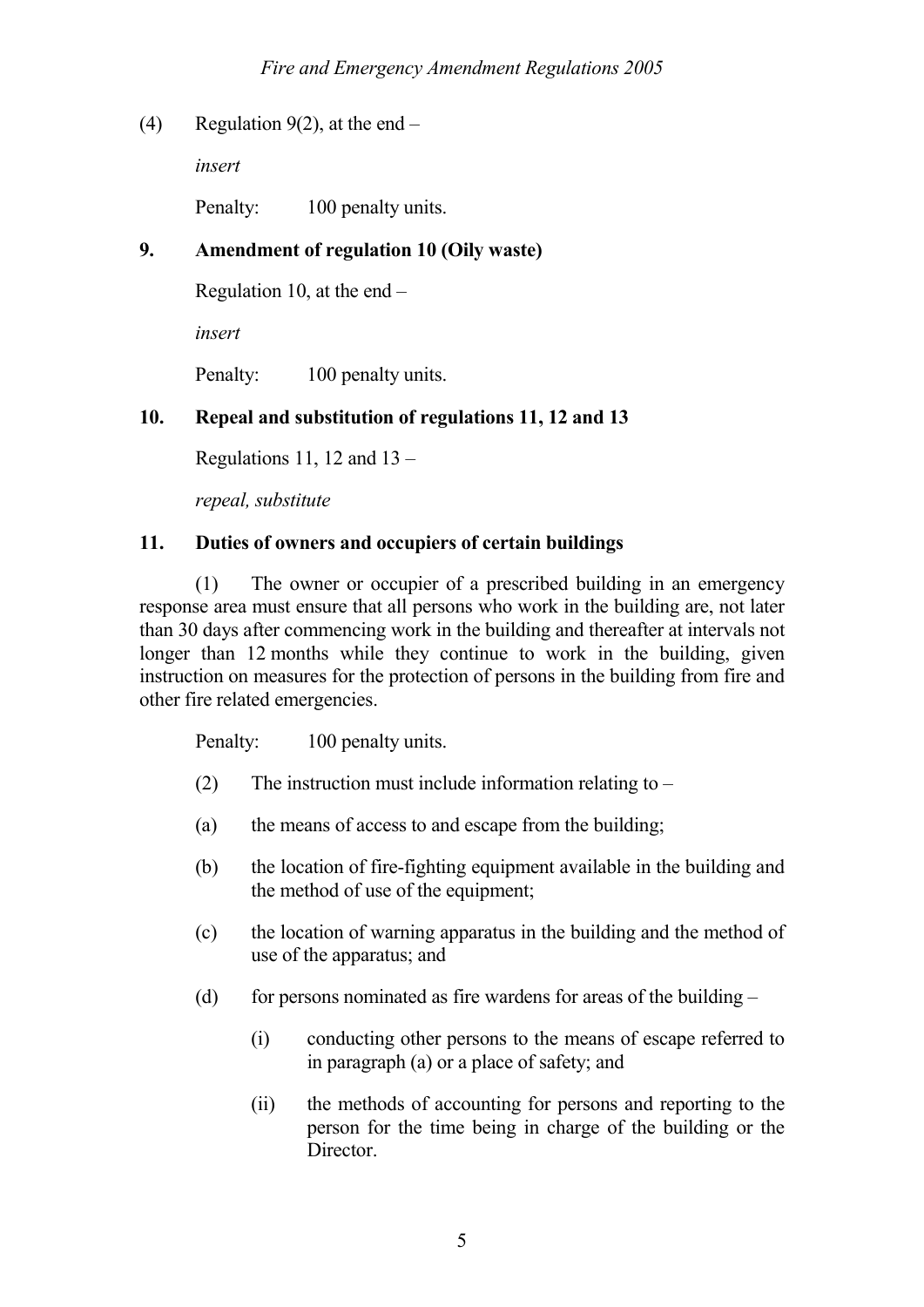(3) The owner or occupier of a prescribed building in an emergency response area must keep a register containing details of –

- (a) the information to be given to persons working in the building;
- (b) the name of the person responsible for giving the instruction required by this regulation and the date on which such instruction was given; and
- (c) the names of the persons or the groups of persons to whom instruction was given and a description of the kind of instruction given.

(4) The owner or occupier must produce the register for inspection on demand by a member.

(5) The owner or occupier of a prescribed building in an emergency response area must ensure that the requirements of AS 3745 are applied to safety systems that are installed in the building.

Penalty: 100 penalty units.

(6) The owner or occupier of a prescribed building in an emergency response area must ensure that –

- (a) exit lights, emergency lighting and fire-fighting equipment are maintained in accordance with relevant standards;
- (b) there is no obstruction of designated fire exits or the path of travel to those exits;
- (c) combustible material is not stored in or in the vicinity of stairways;
- (d) designated fire exits are
	- (i) fitted with locking devices that comply with the relevant Australian Standard and any legislative requirements; and
	- (ii) not fitted with any non-compliant locking devices; and
- (e) if any law provides for a maximum permissible number of persons that may be in the building at any time – the number of persons in the building does not exceed the maximum.

Penalty: 100 penalty units.

 $(7)$  In this regulation –

"prescribed building" means a building of type specified in Schedule 2 or a building declared by the Director under section 27B of the Act.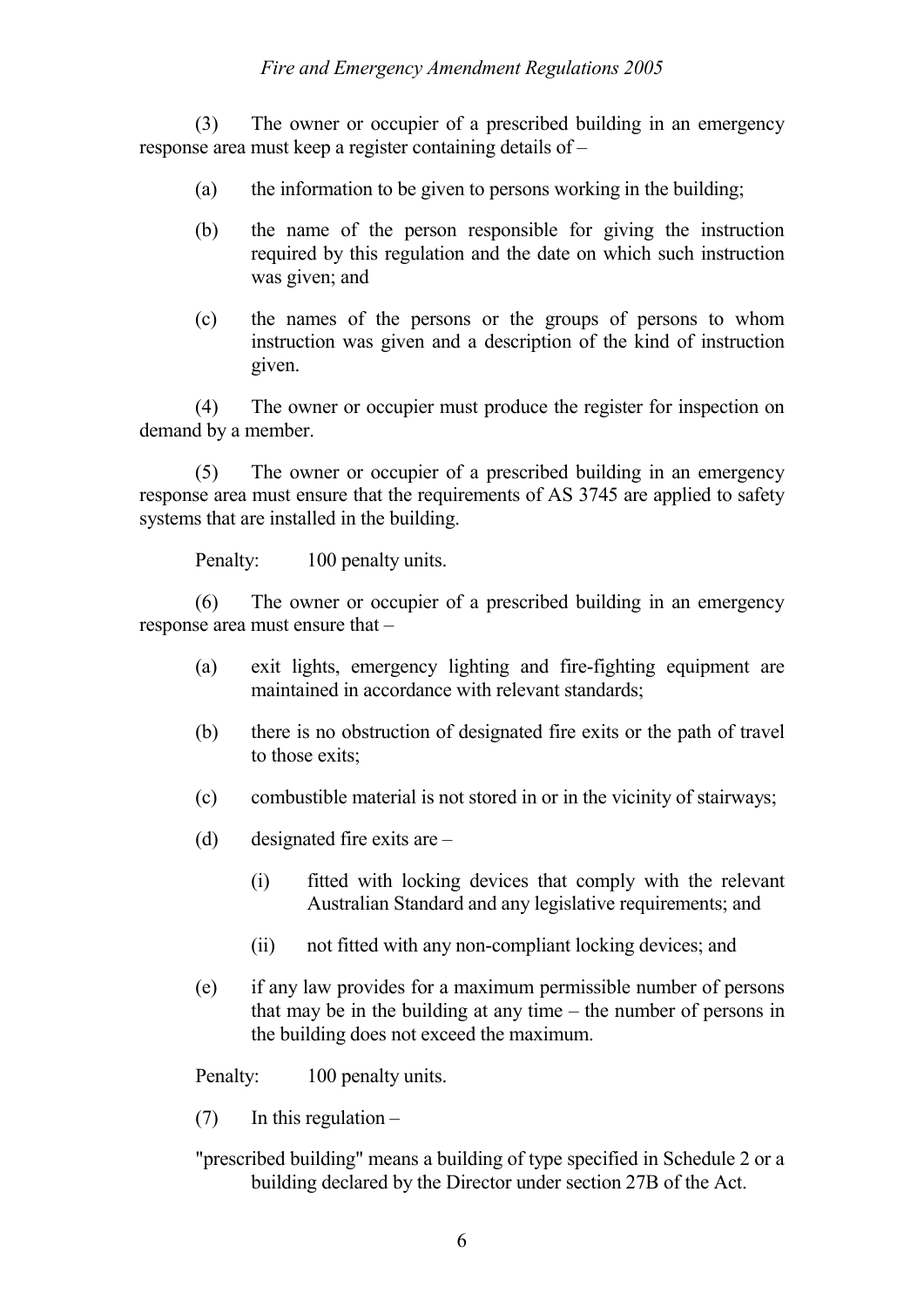# **12. Caravan parks**

(1) The owner or occupier of land used as a caravan park must ensure that caravans are separated from each other, from any accommodation cabins or other buildings on the land and from the boundary of the land by not less than 3 metres at any point.

Penalty: 100 penalty units.

(2) The owner or occupier of land used as a caravan park must ensure that –

- (a) vehicle access into and within the caravan park is sufficient to enable fire-fighting equipment to enter and access all areas of the park; and
- (b) where caravans are separated from each other or from cabins or other buildings by an internal roadway, a minimum separation of 6 metres is maintained along the internal roadway.

Penalty: 100 penalty units.

(3) The owner or occupier of land used as a caravan park must ensure that $-$ 

- (a) hose reels complying with AS 2441; or
- (b) if water pressure at the park is not adequate to comply with AS 2441 – alternative arrangements approved by the Director,

are installed and connected to a permanent water supply.

Penalty: 100 penalty units.

(4) The owner or occupier of land used as a caravan park must ensure that every rental caravan, and every permanently sited caravan that is controlled by the owner or occupier of the land, is fitted with a smoke alarm that is –

(a) hard wired to mains electricity; or

(b) a sealed long life lithium battery unit.

Penalty: 100 penalty units.

(5) The owner or occupier of land used as a caravan park must ensure that flammable or combustible material is not permitted to accumulate on the land in a way that constitutes a danger by fire.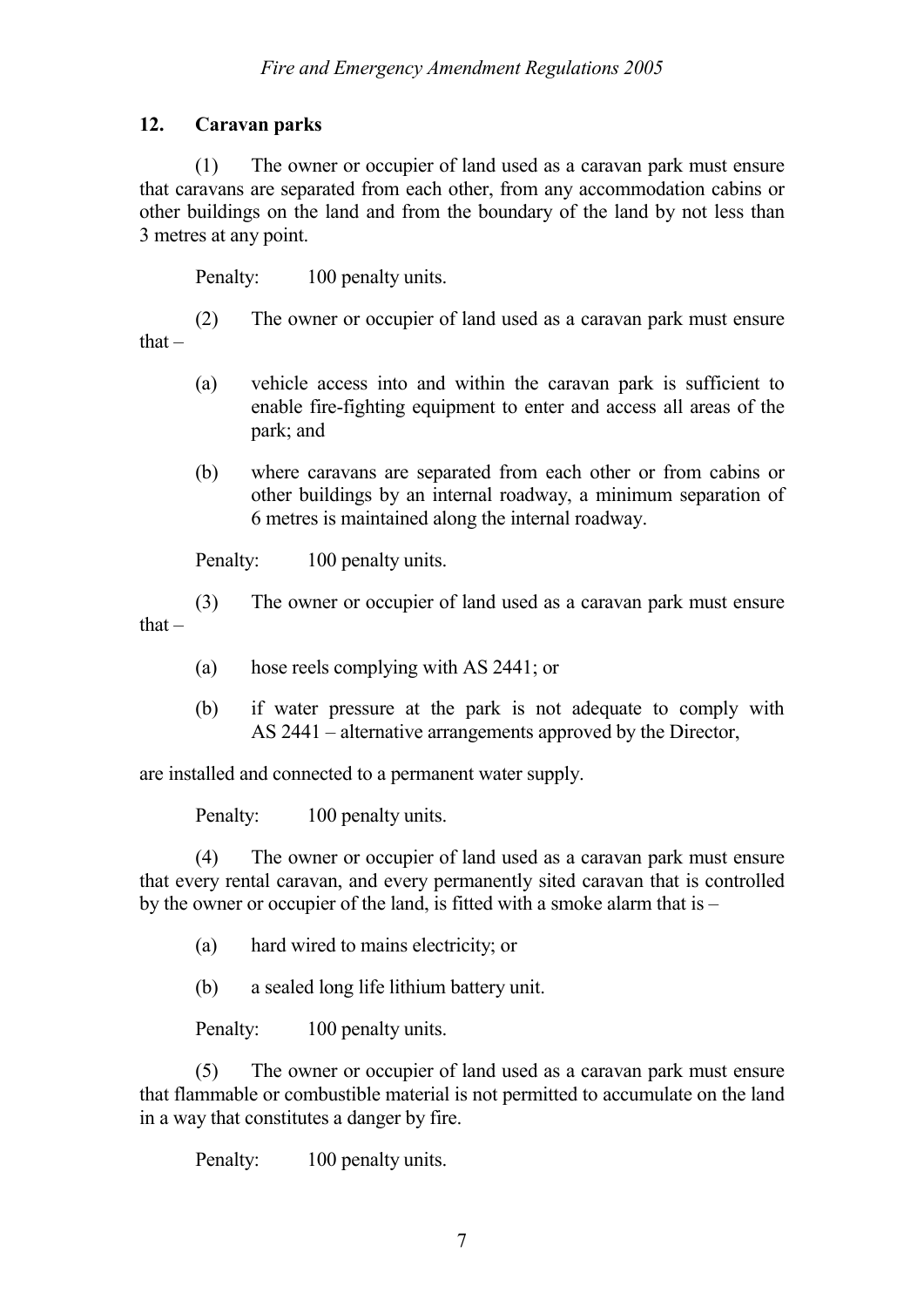#### *Fire and Emergency Amendment Regulations 2005*

- (6) The owner or occupier of land used as a caravan park must  $-$
- (a) prepare an emergency management plan;
- (b) ensure that all staff of the caravan park are trained in the procedures contained in the plan; and
- (c) ensure that copies of the plan are
	- (i) given to all residents of the caravan park; and
	- (ii) displayed in at least one prominent location within the park.

Penalty: 100 penalty units.

- $(7)$  For this regulation –
- (a) a caravan
	- (i) is a habitable container designed to be towed, driven or carried by a vehicle, whether the container is fixed or mobile and whether or not it has wheels; and
	- (ii) includes an annex attached to the caravan; and
- (b) land is taken to be used as a caravan park if  $-$ 
	- (i) the land is advertised (whether seasonally or not) as available for the parking of caravans for the purpose of providing accommodation to members of the public; and
	- (ii) the owner or occupier of the land receives payment from another person as consideration for permitting the person to park or live in a caravan on the land.

#### **13. Issuing of infringement notices**

(1) If a police officer or an authorised member has reason to believe that an offence specified in Schedule 3 has been committed, the officer or member may –

- (a) require the offender to provide his or her name, address and date of birth; and
- (b) serve on the offender an infringement notice.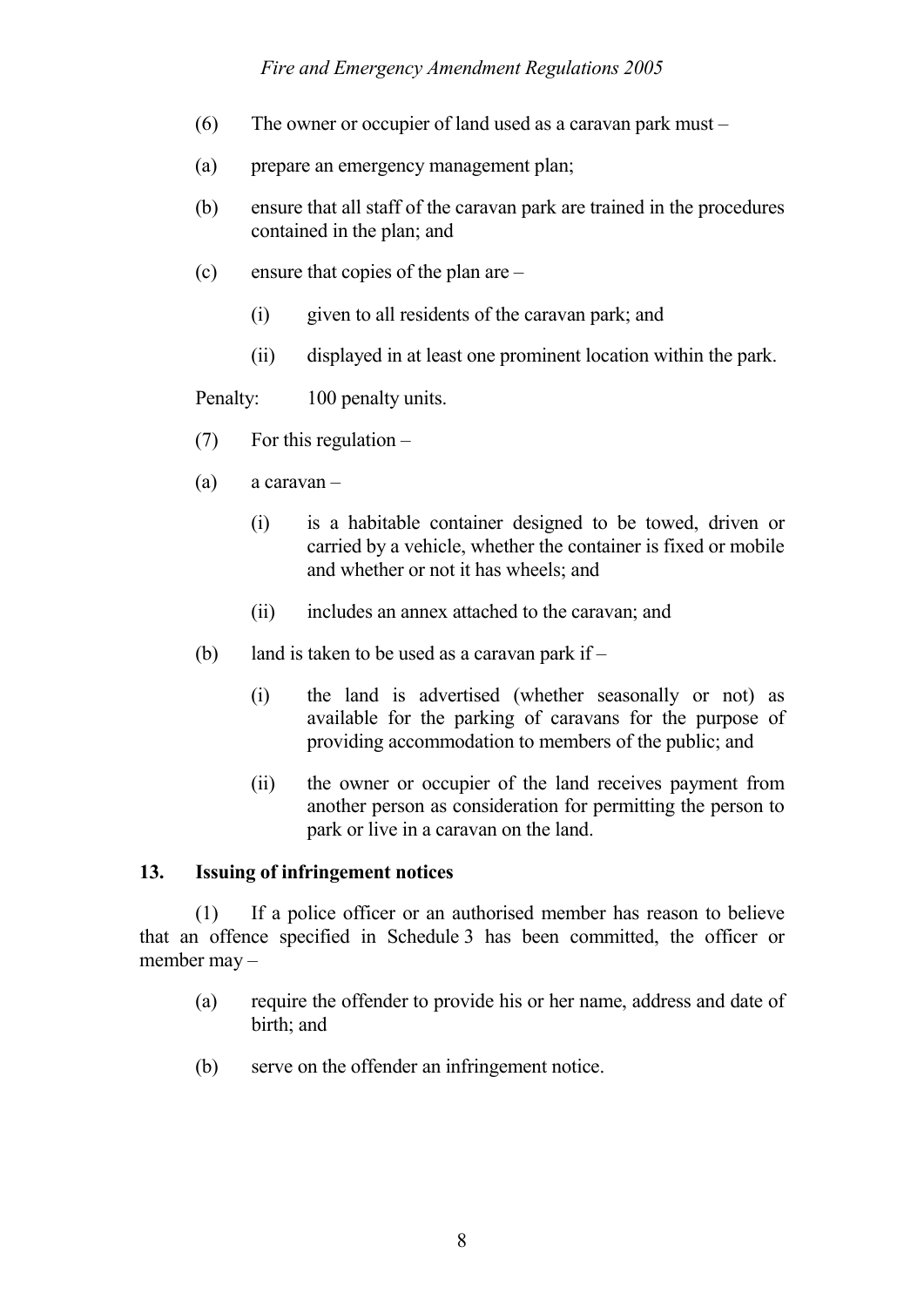(2) A person who is required under subregulation (1) to provide information must comply with the requirement and not give false or misleading information.

Penalty: 100 penalty units.

#### **11. New regulations 18A and 18B**

After regulation 18 in Part 3 –

*insert*

#### **18A. Enforcement of infringement notices**

(1) The *Fines and Penalties (Recovery) Act* applies in relation to an infringement notice issued under regulation 13 if the amount payable under the infringement notice is not paid within the specified time.

(2) The Director is an enforcement agency for the *Fines and Penalties (Recovery) Act*.

### **18B. Withdrawal of infringement notice**

(1) An infringement notice issued under regulation 13 may be withdrawn, at any time within 28 days after the notice is served, by addressing to the offender a notice of withdrawal.

(2) A notice of withdrawal must state that the infringement notice is withdrawn and that any money paid by way of penalty under the notice will be refunded.

- (3) A notice of withdrawal may be issued by  $-$
- (a) the member or police officer who served the infringement notice;
- (b) a police officer authorised for the purpose by the Commissioner; or
- (c) a member authorised for the purpose by the Director.

(4) A notice of withdrawal may be served on the offender in any manner that an infringement notice may be served under regulation 14.

(5) If an infringement notice is withdrawn for the purpose of prosecuting the offender for the offence, the production of a certificate signed by the member or the police officer who issued the notice of withdrawal is evidence of the following matters stated in the certificate:

(a) the member or officer is authorised to issue notices of withdrawal;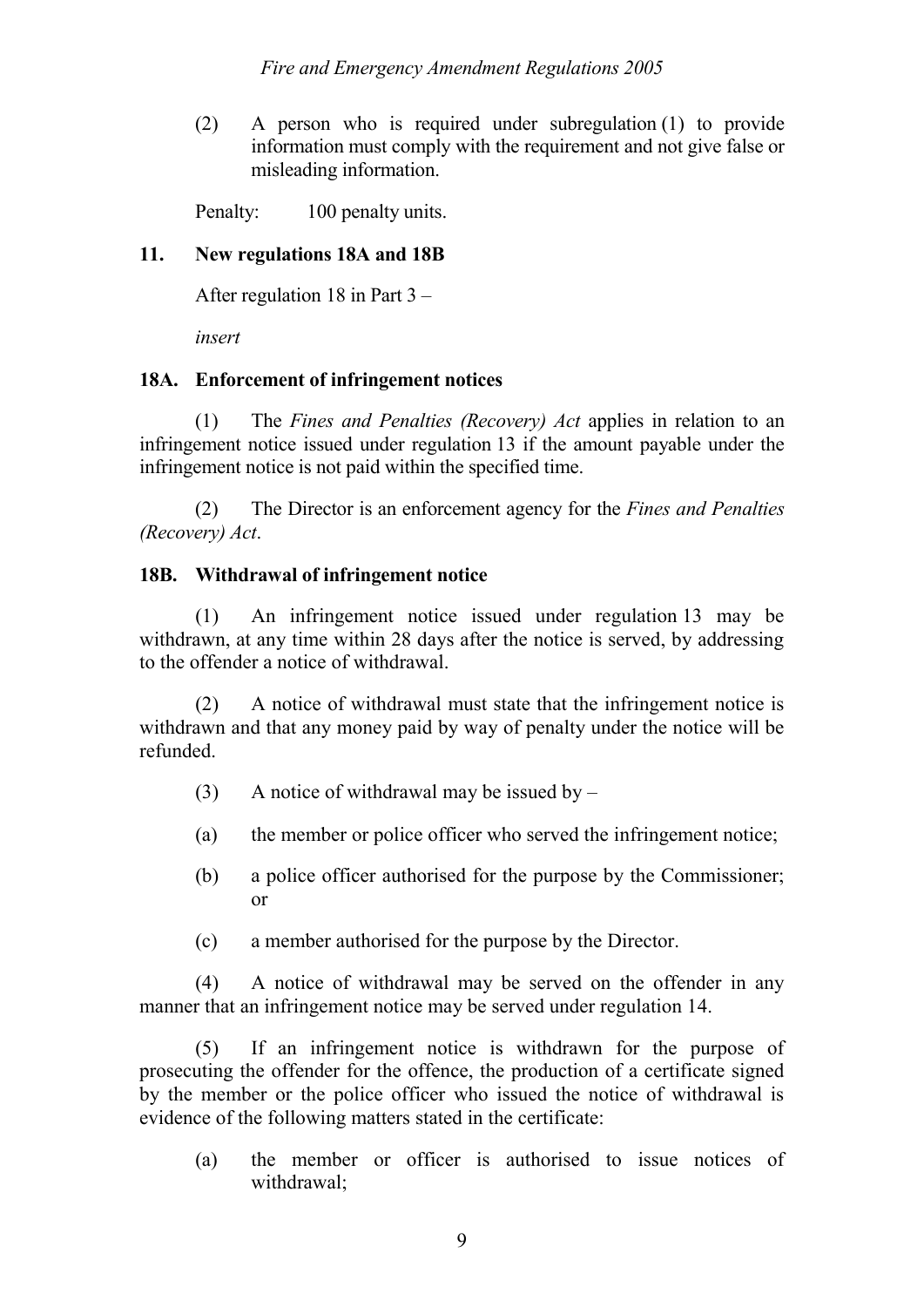(b) on a specified date the member or officer issued a notice of withdrawal of a specified infringement notice.

# **12. Repeal of regulations 20 and 21**

Regulations 20 and 21 –

*repeal*

#### **13. Amendment of Schedule 3**

Schedule 3, items relating to regulation  $12(2)(a)$ , (b) and (e) –

*omit, substitute*

| Regulation 5       | Fail to stack flammable or combustible<br>material in prescribed manner      | 300 |
|--------------------|------------------------------------------------------------------------------|-----|
| Regulation 6       | Fail to stack timber or wood in prescribed<br>manner                         | 300 |
| Regulation 7       | Fail to stack bulk flammable or<br>combustible material in prescribed manner | 300 |
| Regulation 7A      | Fail to stack tyres in prescribed manner                                     | 300 |
| Regulation 8       | Fail to have flue inspected or cleaned as<br>prescribed                      | 300 |
| Regulation $9(1)$  | Fail to ensure fire extinguisher is accessible<br>or protective screens used | 300 |
| Regulation $9(2)$  | Fail to contain and extinguish welding<br>dross or residue                   | 300 |
| Regulation 10      | Fail to provide containers as prescribed                                     | 300 |
| Regulation $11(1)$ | Fail to ensure prescribed instruction is<br>given                            | 500 |
| Regulation $11(3)$ | Fail to keep prescribed register                                             | 500 |
| Regulation $11(4)$ | Fail to produce register on demand                                           | 500 |
| Regulation $11(5)$ | Fail to ensure prescribed requirements of<br>safety systems                  | 500 |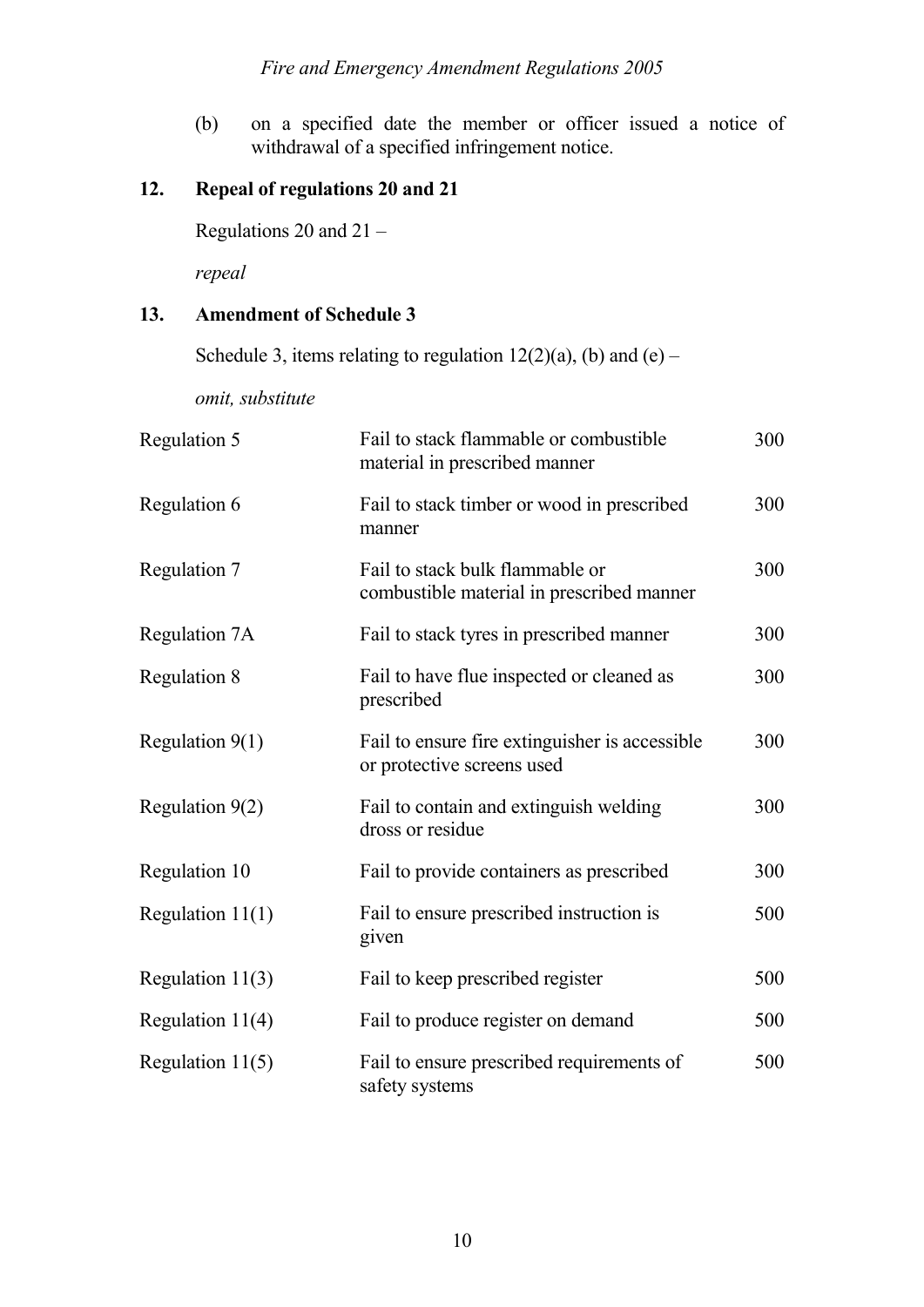| Regulation $11(6)(a)$ | Fail to ensure exit lights, emergency<br>lighting and fire-fighting equipment are<br>maintained as prescribed | 500 |
|-----------------------|---------------------------------------------------------------------------------------------------------------|-----|
| Regulation $11(6)(b)$ | Fail to ensure fire exits not obstructed                                                                      | 500 |
| Regulation $11(6)(c)$ | Fail to ensure combustible material not<br>stored in or near stairways                                        | 500 |
| Regulation $11(6)(d)$ | Fail to ensure fire exits fitted with (and<br>only with) complying locking devices                            | 500 |
| Regulation $11(6)(e)$ | Fail to ensure maximum number of persons<br>not exceeded                                                      | 500 |
| Regularion12(1)       | Fail to leave space between caravans and<br>cabins, buildings or boundary of caravan<br>park                  | 300 |
| Regulation $12(2)$    | Fail to ensure access for fire-fighting<br>vehicles in caravan park                                           | 300 |
| Regulation $12(5)$    | Permit flammable or combustible material<br>to accumulate in caravan park                                     | 300 |
| Regulation $12(6)(c)$ | Fail to provide emergency management<br>plan to all residents or display plan                                 | 300 |

# **14. Further amendments**

The Schedule has effect.

\_\_\_\_\_\_\_\_\_\_\_\_\_\_\_\_\_\_\_\_\_\_\_\_\_\_\_\_